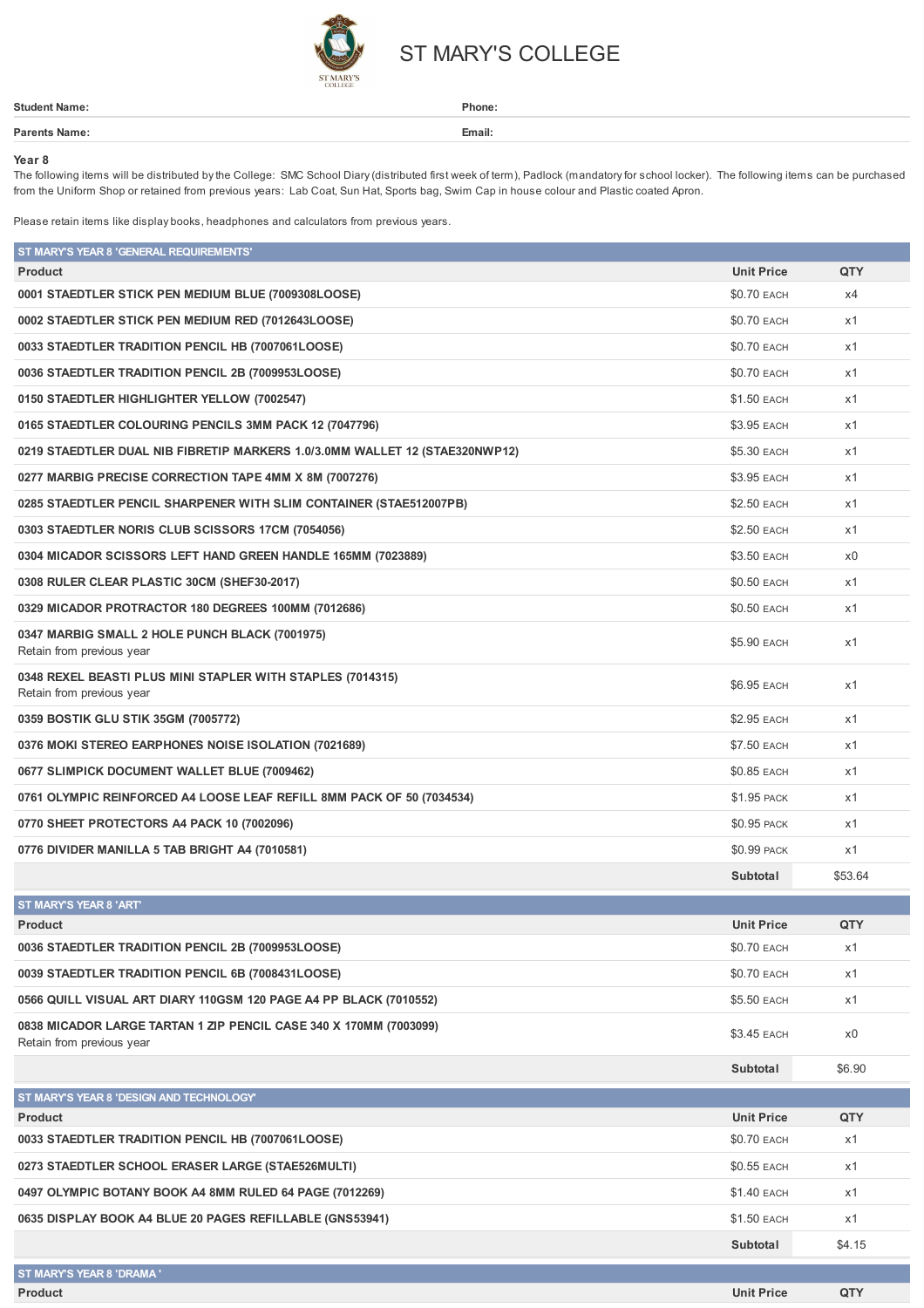| 0421 EXERCISE BOOK 8MM RULED 64 PAGE 55GSM A4 (7019578)                                       | \$1.00 EACH        | x1     |
|-----------------------------------------------------------------------------------------------|--------------------|--------|
| 0584 WRITER PAD 8MM RULED 100 SHEET A4 (7091594LOOSE)                                         | \$2.00 EACH        | x1     |
| 0635 DISPLAY BOOK A4 BLUE 20 PAGES REFILLABLE (GNS53941)                                      | \$1.50 EACH        | x1     |
|                                                                                               | Subtotal           | \$4.50 |
| <b>ST MARY'S YEAR 8 'ENGLISH'</b>                                                             |                    |        |
| <b>Product</b>                                                                                | <b>Unit Price</b>  | QTY    |
| 0421 EXERCISE BOOK 8MM RULED 64 PAGE 55GSM A4 (7019578)                                       | \$1.00 EACH        | x1     |
| 0584 WRITER PAD 8MM RULED 100 SHEET A4 (7091594LOOSE)                                         | <b>\$2.00 EACH</b> | x1     |
| 0635 DISPLAY BOOK A4 BLUE 20 PAGES REFILLABLE (GNS53941)                                      | \$1.50 EACH        | x1     |
|                                                                                               | Subtotal           | \$4.50 |
| ST MARY'S YEAR 8 'HEALTH AND PHYSICAL EDUCATION'                                              |                    |        |
| <b>Product</b>                                                                                | <b>Unit Price</b>  | QTY    |
| 0421 EXERCISE BOOK 8MM RULED 64 PAGE 55GSM A4 (7019578)                                       | \$1.00 EACH        | x1     |
| 0635 DISPLAY BOOK A4 BLUE 20 PAGES REFILLABLE (GNS53941)                                      | \$1.50 EACH        | x1     |
|                                                                                               | Subtotal           | \$2.50 |
| ST MARY'S YEAR 8 'HUMANITIES AND SOCIAL SCIENCES'                                             |                    |        |
| <b>Product</b>                                                                                | <b>Unit Price</b>  | QTY    |
| 0422 EXERCISE BOOK 8MM RULED 96 PAGE 55GSM A4 (7023097)                                       | \$1.20 EACH        | x1     |
| 0635 DISPLAY BOOK A4 BLUE 20 PAGES REFILLABLE (GNS53941)                                      | \$1.50 EACH        | x1     |
| 0751 BANTEX PVC CLIPFOLDER A4 BLACK (7002183)                                                 | \$3.95 EACH        | x1     |
|                                                                                               | Subtotal           | \$6.65 |
| ST MARY'S YEAR 8 'ITALIAN'                                                                    |                    |        |
| <b>Product</b>                                                                                | <b>Unit Price</b>  | QTY    |
| 0424 BINDER BOOK 8MM RULED 48 PAGE 55GSM A4 (7055059)                                         | \$0.85 EACH        | x1     |
| 0566 QUILL VISUAL ART DIARY 110GSM 120 PAGE A4 PP BLACK (7010552)                             | \$5.50 EACH        | x1     |
| 0635 DISPLAY BOOK A4 BLUE 20 PAGES REFILLABLE (GNS53941)                                      | <b>\$1.50 EACH</b> | x1     |
| T215 QUI ITALIA BOOK 1 ACTIVITY BOOK (9780648684305)                                          | \$22.00 EACH       | x0     |
| Retain from previous year                                                                     | Subtotal           | \$7.85 |
|                                                                                               |                    |        |
| ST MARY'S YEAR 8 'LIFE AND FAITH'<br><b>Product</b>                                           | <b>Unit Price</b>  | QTY    |
| 0421 EXERCISE BOOK 8MM RULED 64 PAGE 55GSM A4 (7019578)                                       | \$1.00 EACH        | x1     |
| 0631 DISPLAY BOOK A4 BLACK 20 PAGES REFILLABLE (GNS53930)                                     | \$1.50 EACH        | x1     |
|                                                                                               | Subtotal           | \$2.50 |
|                                                                                               |                    |        |
| <b>ST MARY'S YEAR 8 'MATHEMATICS'</b><br><b>Product</b>                                       | <b>Unit Price</b>  | QTY    |
| 0388 CASIO FX-82AU PLUS II 2ND EDITION SCIENTIFIC CALCULATOR (7101295)                        |                    |        |
| Retain from previous year                                                                     | \$34.99 EACH       | x0     |
| 0422 EXERCISE BOOK 8MM RULED 96 PAGE 55GSM A4 (7023097)                                       | \$1.20 EACH        | x1     |
|                                                                                               | Subtotal           | \$1.20 |
| ST MARY'S YEAR 8 'MUSIC'                                                                      |                    |        |
| <b>Product</b>                                                                                | <b>Unit Price</b>  | QTY    |
| 0537 OLYMPIC MUSIC BOOK FEINT AND STAVED 8MM 48 PAGES A4 (7036783)                            | \$2.00 EACH        | x1     |
| 0635 DISPLAY BOOK A4 BLUE 20 PAGES REFILLABLE (GNS53941)<br>Retain from previous year         | \$1.50 EACH        | x0     |
| T301 ALFREDS ESSENTIALS OF MUSIC THEORY COMPLETE (9780882848976)<br>Retain from previous year | \$36.00 EACH       | x0     |
|                                                                                               | Subtotal           | \$2.00 |
| ST MARY'S YEAR 8 'SCIENCE'                                                                    |                    |        |
| <b>Product</b>                                                                                | <b>Unit Price</b>  | QTY    |
| 0423 EXERCISE BOOK 8MM RULED 128 PAGE 55GSM A4 (7023098)                                      | \$1.65 EACH        | x3     |
| 0635 DISPLAY BOOK A4 BLUE 20 PAGES REFILLABLE (GNS53941)                                      |                    |        |
| Retain from previous year                                                                     | \$1.50 EACH        | x0     |